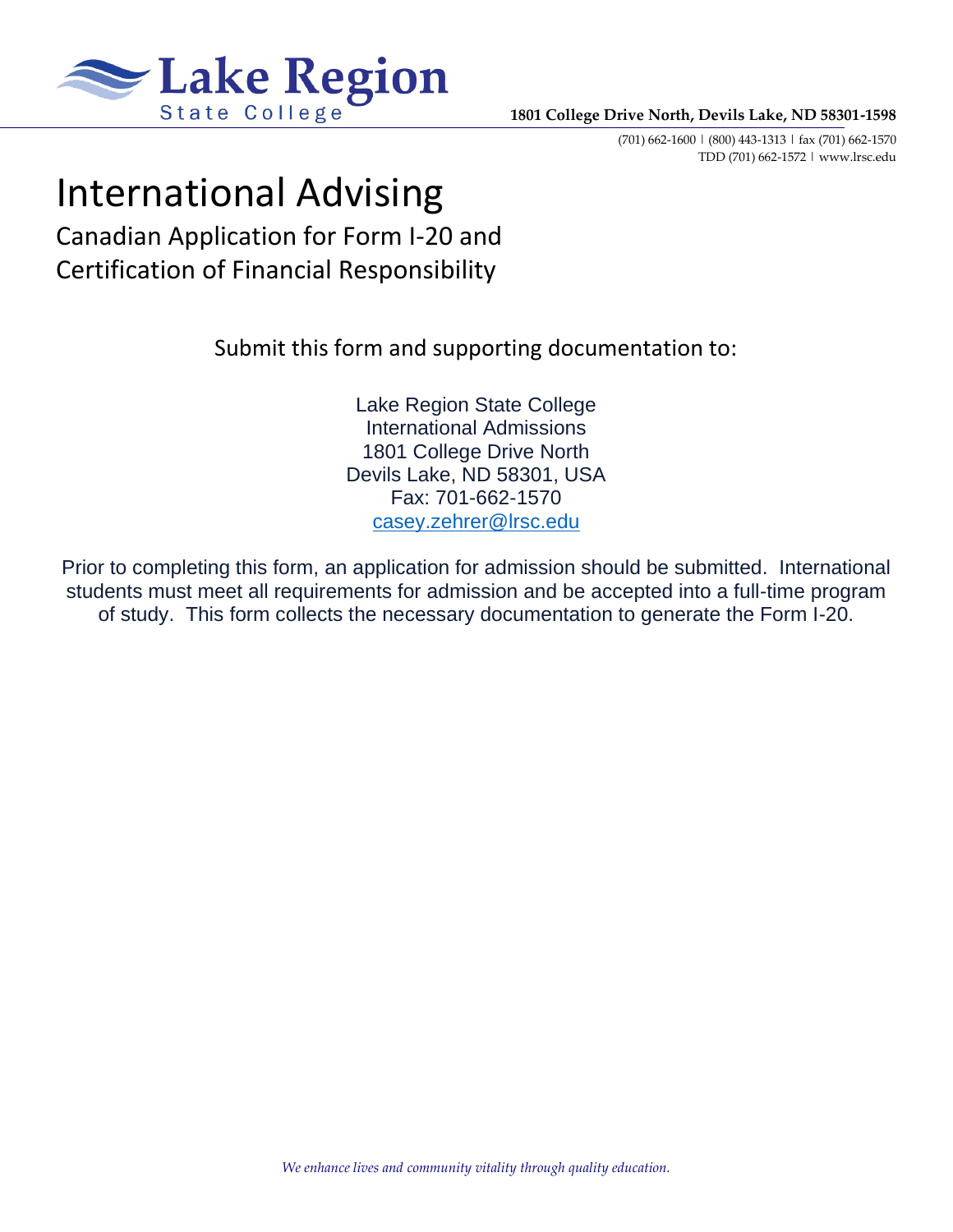## **PART I: Personal Information (\* indicates a required field)**

|                                             | 1. Gender* I Male I Female 2. Birthdate* 1. 1. 1. 1. 1. (month/day/year)                                                                               |                        |                    |
|---------------------------------------------|--------------------------------------------------------------------------------------------------------------------------------------------------------|------------------------|--------------------|
|                                             | 3. Enter your name exactly as shown on your country's passport* Attach a copy of your passport to confirm.                                             |                        |                    |
| <b>Family Last Name</b>                     | <b>First Given Name</b>                                                                                                                                | <b>Middle Names</b>    |                    |
|                                             | 4. Your permanent, physical address in your home country. Postal boxes are not accepted.                                                               |                        |                    |
| Number and street                           |                                                                                                                                                        |                        |                    |
| City                                        | State/Province                                                                                                                                         | Country                | Postal Code        |
| 5. Address in the United States (if known). |                                                                                                                                                        |                        |                    |
| Number and street                           |                                                                                                                                                        |                        |                    |
| City                                        | State/Province                                                                                                                                         | <b>Country Country</b> | <b>Postal Code</b> |
|                                             |                                                                                                                                                        |                        |                    |
|                                             |                                                                                                                                                        |                        |                    |
|                                             |                                                                                                                                                        |                        |                    |
|                                             |                                                                                                                                                        |                        |                    |
|                                             | 12. Will you be attending LRSC as an athlete? $\Box$ YES $\Box$ NO<br>If yes, in what sport will you be participating in? ____________________________ |                        |                    |
| Part III.                                   | PART II: If you are in the United States now, complete this section. If not, continue to                                                               |                        |                    |
| 14. What is your current visa status?       |                                                                                                                                                        |                        |                    |
|                                             |                                                                                                                                                        |                        |                    |

 $\Box$  If not F-1, what is your current visa status?  $\Box$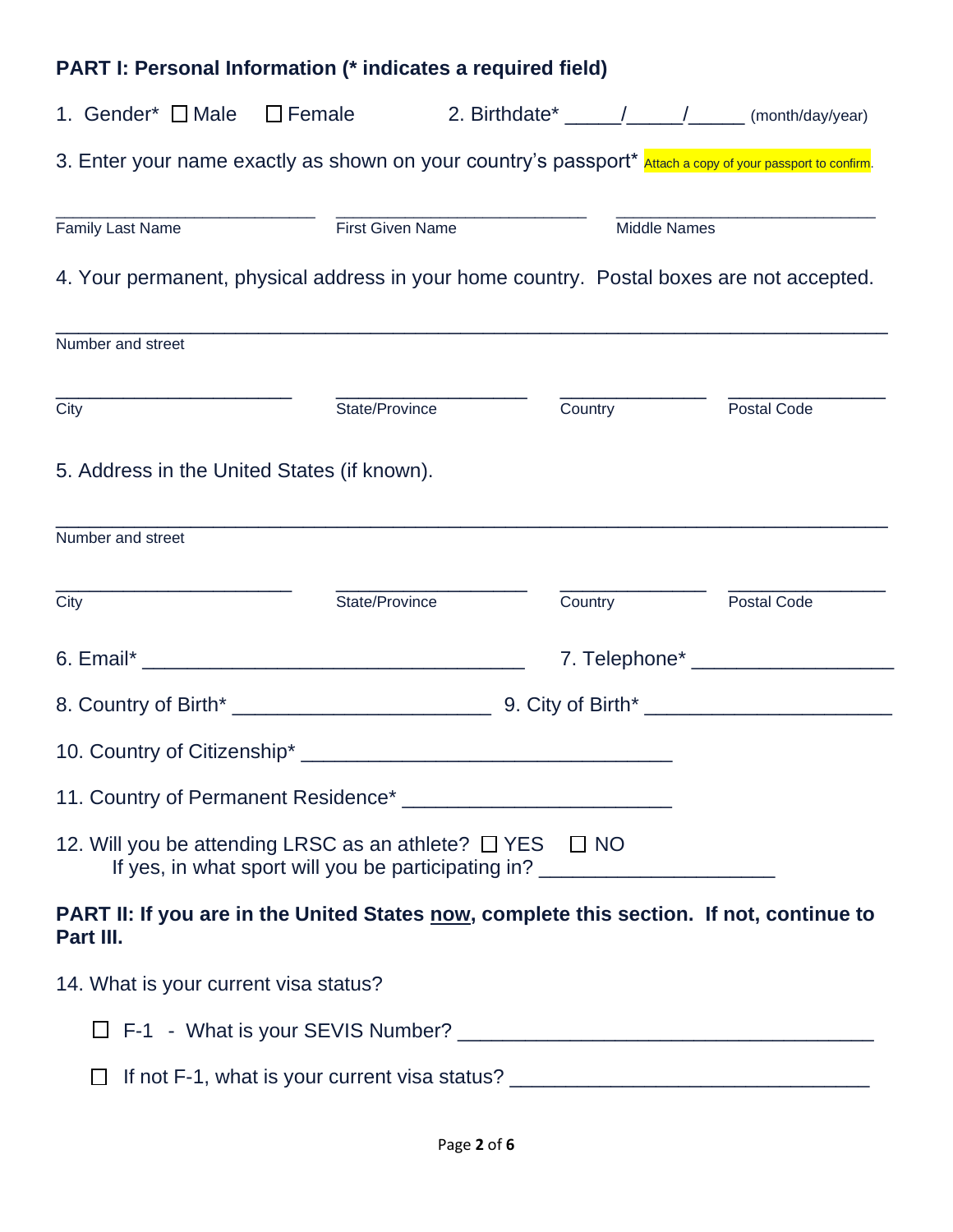15. Do you plan to travel outside the U.S. before school starts?  $\Box$  YES  $\Box$  NO

#### **PART III: If you are not currently in the U.S., complete this section.**

16. Have you ever attended school in the U.S. in F-1 student status?  $\Box$  YES  $\Box$  NO

a. If yes, what was the last date of attendance? If you attended a U.S. school last term and are home on holiday between academic terms, you are considered a "School Transfer" and need to have your SEVIS record transferred to LRSC before your new Form I-20 can be issued. Please work with your current international student advisor at your previous school to authorize the release of your SEVIS record to us.

#### **PART IV: Preferred Shipping Method**

 $\Box$  Fmail the I-20 to the e-mail address listed above in Part I.

 $\Box$  Mail to address listed in Part IV. Form I-20's are mailed via express delivery. The cost of express delivery will be added to your account.

Shipping Address Print the name and address in English, exactly as it should appear on the envelope. For express shipping, postal boxes are not accepted, and a physical address is required.

| Recipient's First (Given) Name        |                                    | Recipient's Family (Last) Name |             |  |
|---------------------------------------|------------------------------------|--------------------------------|-------------|--|
| Company/Business Name (If applicable) |                                    | <b>Phone Number</b>            |             |  |
|                                       | Physical address Number and Street |                                |             |  |
| City                                  | State/Province                     | Country                        | Postal Code |  |

Please note: I-20 documents can only be picked up or mailed to either yourself or a parent / legal guardian (if under the age of 18). Third-Party options are not allowed under U.S. federal policy.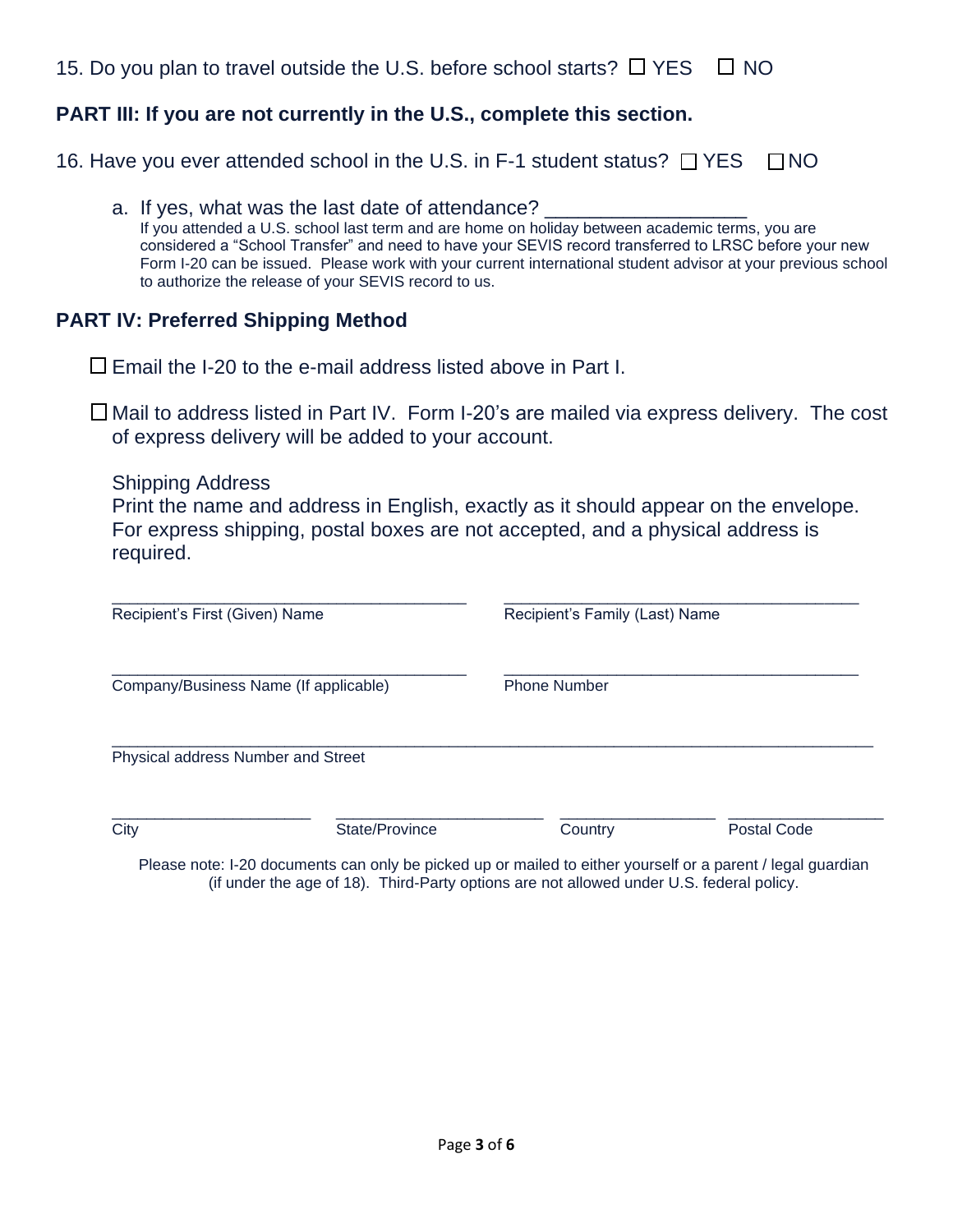#### **PART VI: Financial Statement Estimate of annual expenses for Canadian Students (2021-2022)**

Below is a modest budget for one academic year at Lake Region State College. Tuition and fees vary by delivery method and/or program. Please enter your estimated costs or housing and food. **Total sources of funding must exceed the Estimated Annual Expenses of attending Lake Region State College for one academic year**.

| <b>Estimated Annual Expenses</b> |             |  |  |  |
|----------------------------------|-------------|--|--|--|
| <b>Tuition and Fees</b>          | \$5,000.40  |  |  |  |
| Housing                          | \$2,900.00  |  |  |  |
| <b>Meal Plan</b>                 | \$4,450.00  |  |  |  |
| <b>Books and Supplies</b>        | \$1,000.00  |  |  |  |
| Misc. (personal items, clothing) | \$1,000.00  |  |  |  |
| <b>Total Required Costs</b>      | \$14,350.40 |  |  |  |

#### Sources of Funding

| <b>Sponsor/Source</b>         | Name and address of sponsor / source | <b>Guaranteed</b><br>funds in USD |
|-------------------------------|--------------------------------------|-----------------------------------|
| Personal Savings <sup>1</sup> |                                      | \$                                |
| Parents <sup>1, 2</sup>       |                                      | $\boldsymbol{\theta}$             |
| Friends <sup>1, 2</sup>       |                                      | $\boldsymbol{\mathcal{S}}$        |
| Loans $3$                     |                                      | $\mathcal{S}$                     |
| Scholarships <sup>4</sup>     |                                      | $\boldsymbol{\mathsf{S}}$         |
| Your Government <sup>4</sup>  |                                      | $\mathcal{L}$                     |
| Other                         |                                      | $\mathcal{S}$                     |
| <b>TOTAL</b>                  |                                      | $\boldsymbol{\mathsf{S}}$         |

#### **Documentation required by sponsor or source**:

<sup>1</sup> Official bank letter or statement from the account noting the amount

<sup>2</sup>Sponsor Certification Form

<sup>3</sup> Official certification from the lending institution

4 Official letter confirming type and amount of award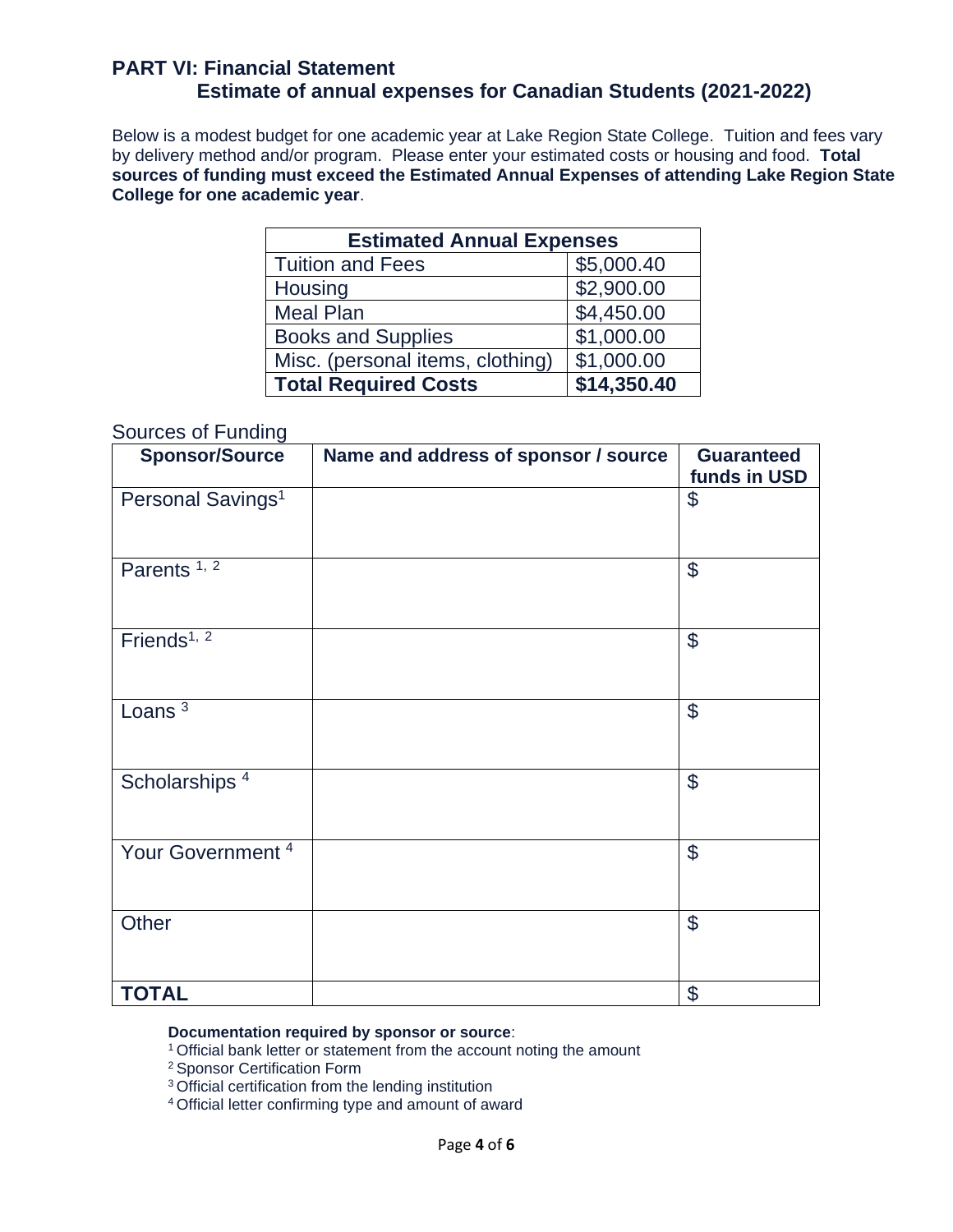#### **Student Certification of Financial Statement**

I certify that the information provided above is complete and correct and that I have attached the required supporting documentation. My signature below indicates that I understand that I am responsible for all tuition, fees, and living expenses that I incur during my attendance at Lake Region State College. I further understand that with the exception of any scholarship or assistantship already offered to me by the university, I do not expect Lake Region State College to provide me with financial assistance or employment.

If I am granted admission, I agree to be informed and knowledgeable about the United States federal regulations pertaining to international students and to comply with all relevant laws.

\_\_\_\_\_\_\_\_\_\_\_\_\_\_\_\_\_\_\_\_\_\_\_\_\_\_\_\_\_\_\_\_\_\_\_\_\_\_\_\_\_\_\_\_\_ \_\_\_\_\_\_\_\_\_\_\_\_\_\_\_\_\_\_\_\_\_\_\_\_\_\_\_\_\_\_\_\_\_\_

Student's Signature **Date** Date

\_\_\_\_\_\_\_\_\_\_\_\_\_\_\_\_\_\_\_\_\_\_\_\_\_\_\_\_\_\_\_\_\_\_\_\_\_\_\_\_\_\_\_\_\_ Printed Name